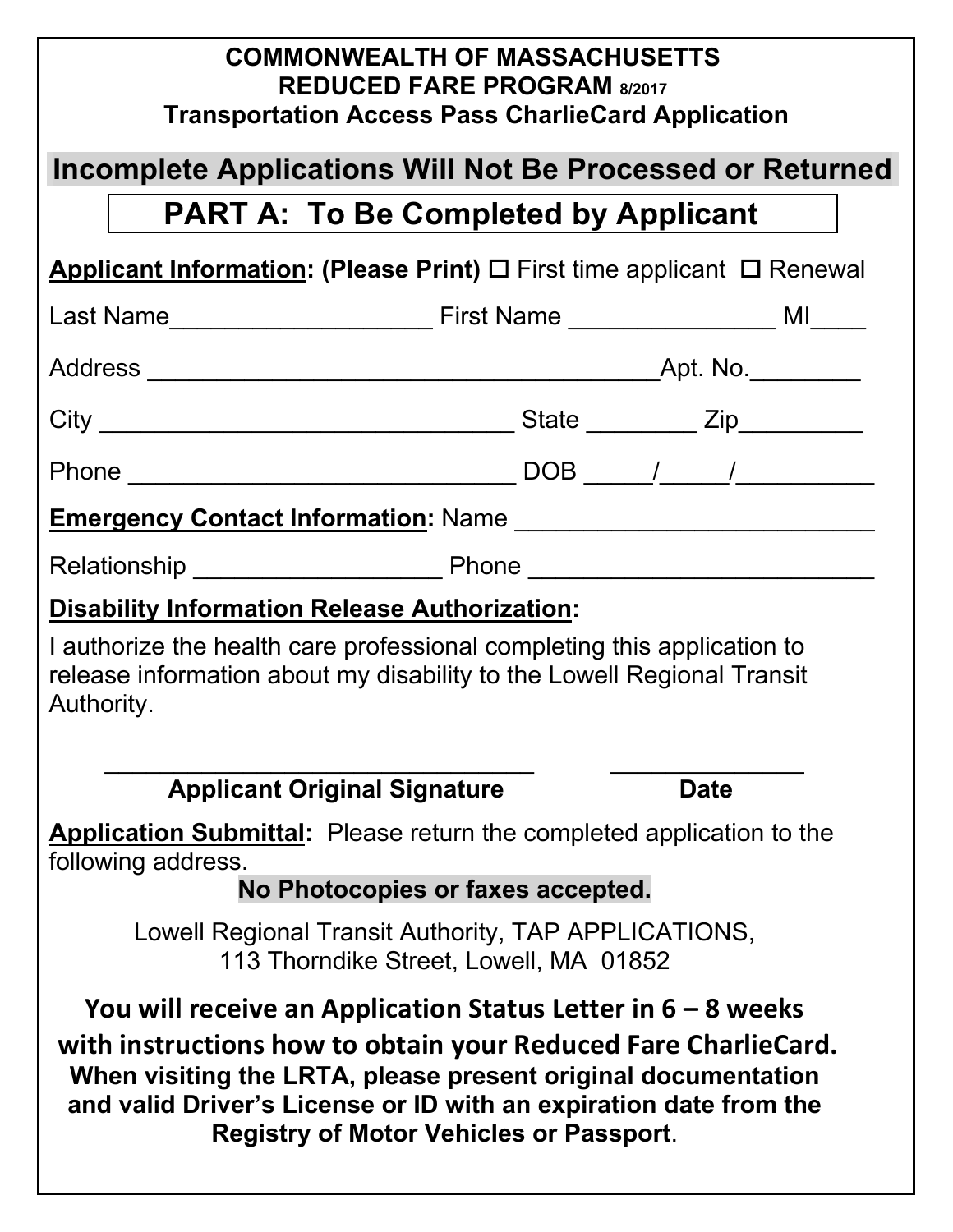# **PART B: TAP CharlieCard Eligibility Criteria**

### **Automatically Eligible Applicants (Original Documents ONLY)**

Applicants who meet one of the criteria below are automatically eligible for a Transportation Access Pass CharlieCard. Simply complete PART A, check off the category below that applies to you and present the required documentation.

### **Application may be subject to submission depending upon documentation presented**

□ **Medicare Card Holder/Part A & B:** Please present your Red, White, and Blue Medicare Card at the time of visit. (**No Photocopies)**

□ Current customer of THE RIDE: RIDE ID #:

- □ Veteran with a disability rating 70% or greater: Present original Rating Decision Letter on Veterans Administration letterhead, signed by Veterans Services personnel, specifying disability rating.
- □ **Reduced Fare card holder from MA or Out-of-State:** Present original a current reduced fare card from your state or area with an expiration date.

□ Clients of the following agencies: Present original letter on agency letterhead, from authorized agency representative (or vendor) verifying status as current client.

 $\square$  DMH/Department of Mental Health (including DMH vendors)

□ DDS/Department of Developmental Services

¨ MRC/Massachusetts Rehabilitation Commission

# **All Other Applicants**

If you do not meet one of the above criteria, complete PART A and have your licensed health care professional complete PART C of this application.

## **IMPORTANT RULES AND CONDITIONS OF USE**

- ▶ Your participation in the Transportation Access Pass CharlieCard Program is administered in accordance with the MBTA's Privacy Policy. The policy can be found at www.mbta.com.
- ▶ Your Transportation Access Pass CharlieCard is subject to inspection or review by MBTA personnel at any time to ensure use by only the authorized person.

An unauthorized person using your Transportation Access Pass CharlieCard is subject to criminal/civil penalties under Chapter 161, Section 113A of the MA General Laws and/or any other applicable MA General Laws. Additionally, you may be disqualified or suspended from participating in the Transportation Access Pass CharlieCard program for allowing unauthorized use of your card.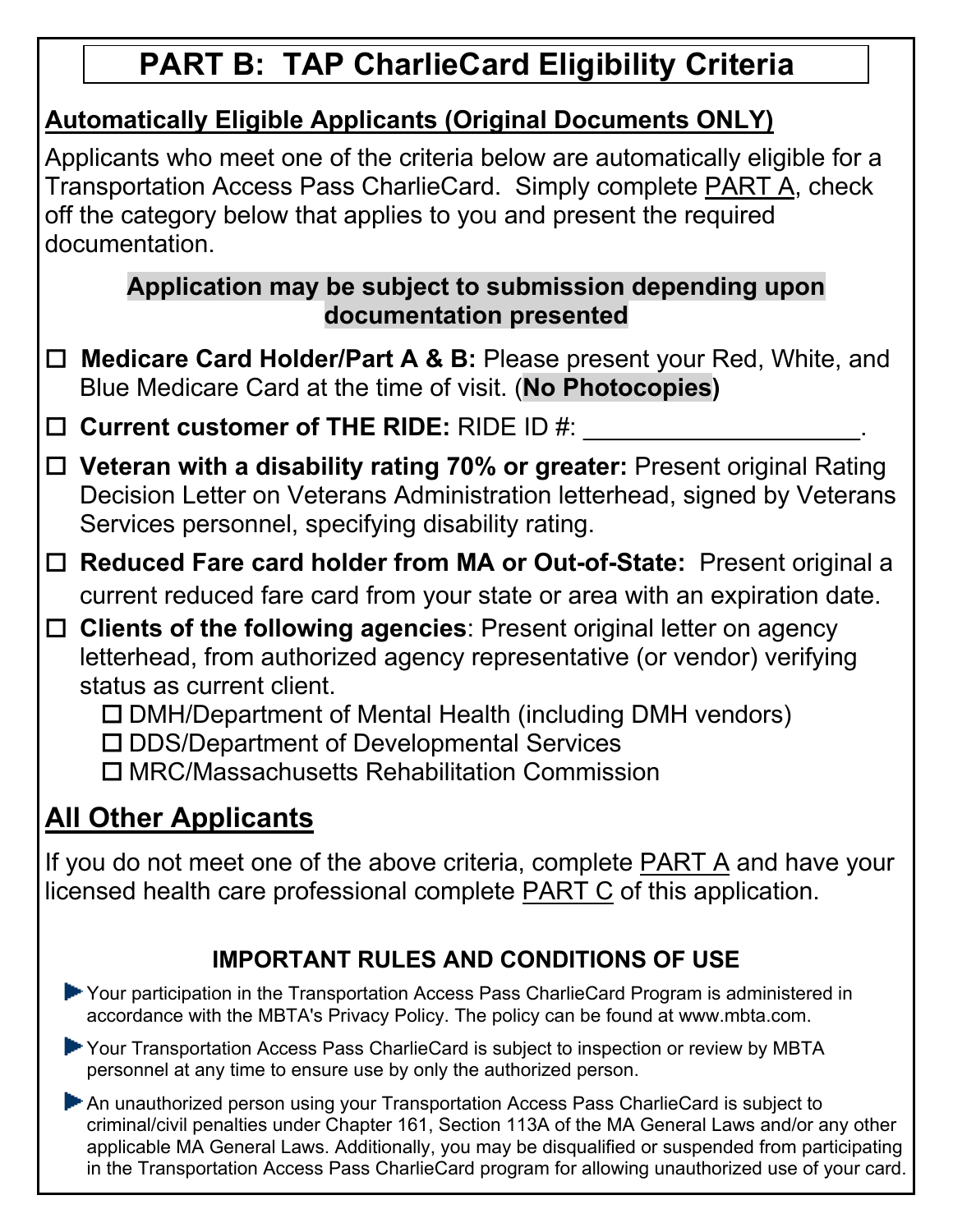## **PART C: Health Care Professional Certification**

PART C must be completed by a licensed or certified health care professional, and must be received by the MBTA within 60 days of the health care professional's signature. Please **P-R-I-N-T**.

| Name of Health Care Professional Name of Health Care Professional |              |      |       |  |  |  |  |  |
|-------------------------------------------------------------------|--------------|------|-------|--|--|--|--|--|
|                                                                   |              |      |       |  |  |  |  |  |
| License Number                                                    |              |      |       |  |  |  |  |  |
| <b>Business Address</b>                                           |              |      |       |  |  |  |  |  |
| City                                                              | <b>State</b> | Zip. | Phone |  |  |  |  |  |

**IMPORTANT PROGRAM NOTE:** The LRTA issues the Transportation Access Pass CharlieCard based on the level of difficulty applicant's experience, and the extra planning and effort that may be required, to use public buses/trains/subway due to a physical, psychiatric, intellectual or sensory disability. The TAP CharlieCard is issued to applicants with disabilities who find it moderately/severely difficult to wait for a bus, hear announcements, read visual signs, understand and/or follow directions, board the correct train, maintain stamina, function well in crowds, walk certain distances to transfer between transit modes, etc. The TAP CharlieCard **IS NOT ISSUED** based on applicant's income level.

#### **1. What is the applicant's disability?**

Use *Guideline Number(s)* from back page

Specific Diagnosis: (**Must be completed by the Health Care Professional)**

**2. How does the disability cause the applicant difficulty, as described in "Important Program Note" section above, when traveling on the LRTA?** 

 $\mathcal{L}_\text{max} = \mathcal{L}_\text{max} = \mathcal{L}_\text{max} = \mathcal{L}_\text{max} = \mathcal{L}_\text{max} = \mathcal{L}_\text{max} = \mathcal{L}_\text{max} = \mathcal{L}_\text{max} = \mathcal{L}_\text{max} = \mathcal{L}_\text{max} = \mathcal{L}_\text{max} = \mathcal{L}_\text{max} = \mathcal{L}_\text{max} = \mathcal{L}_\text{max} = \mathcal{L}_\text{max} = \mathcal{L}_\text{max} = \mathcal{L}_\text{max} = \mathcal{L}_\text{max} = \mathcal{$ \_\_\_\_\_\_\_\_\_\_\_\_\_\_\_\_\_\_\_\_\_\_\_\_\_\_\_\_\_\_\_\_\_\_\_\_\_\_\_\_\_\_\_\_\_\_\_\_\_\_\_\_\_\_\_\_\_\_\_\_\_\_\_\_\_\_\_\_\_\_\_\_\_\_\_\_

 $\mathcal{L}_\text{max} = \mathcal{L}_\text{max} = \mathcal{L}_\text{max} = \mathcal{L}_\text{max} = \mathcal{L}_\text{max} = \mathcal{L}_\text{max} = \mathcal{L}_\text{max} = \mathcal{L}_\text{max} = \mathcal{L}_\text{max} = \mathcal{L}_\text{max} = \mathcal{L}_\text{max} = \mathcal{L}_\text{max} = \mathcal{L}_\text{max} = \mathcal{L}_\text{max} = \mathcal{L}_\text{max} = \mathcal{L}_\text{max} = \mathcal{L}_\text{max} = \mathcal{L}_\text{max} = \mathcal{$ \_\_\_\_\_\_\_\_\_\_\_\_\_\_\_\_\_\_\_\_\_\_\_\_\_\_\_\_\_\_\_\_\_\_\_\_\_\_\_\_\_\_\_\_\_\_\_\_\_\_\_\_\_\_\_\_\_\_\_\_\_\_\_\_\_\_\_\_\_\_\_\_\_\_\_\_

Please specify: **(Must be completed by the Health Care Professional)**

**3. Expected duration of disability**: Please select only **one** of the two options below:

\_\_\_\_\_\_\_\_\_ Conditions with potential for improvement within 1 year

\_\_\_\_\_\_\_\_\_ Conditions with no expectation of improvement

#### **4. I certify that the information I have provided above about this LRTA TAP CharlieCard applicant is correct to the best of my knowledge:**

 $\mathcal{L}_\text{max}$  , and the contribution of the contribution of the contribution of the contribution of the contribution of the contribution of the contribution of the contribution of the contribution of the contribution of t

 **Original Signature of Health Care Professional <b>Date**